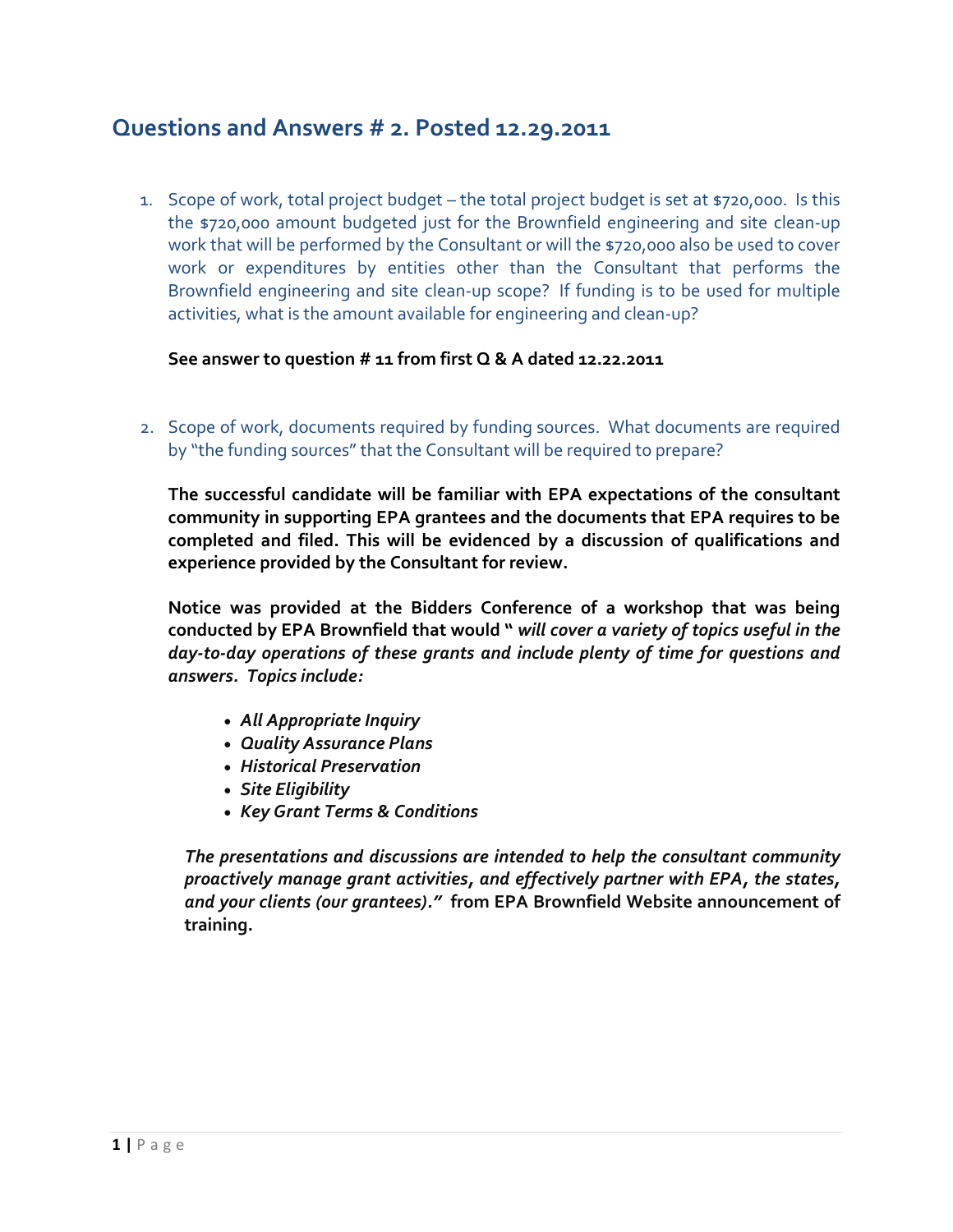3. What is the expected or needed to comply with the requirement when "documenting the required cost shares and matching requirements"?"

**It is important that the successful candidate be familiar with what is required to meet EPA Administrative Conditions and Programmatic Conditions Requited with the Cooperative Agreement. This information is contained in Attachment C. Specific information related to cost sharing is found under Programmatic Conditions, with reference to 40CFR Parts 30 and 31. In addition, please refer to Section III, Financial Administration Requirements of the Administrative Conditions for further information.** 

4. Task 3, "Other forms and reports as may be required by NOI" – please provide a list of forms and reports that NOI will require.

**NOI reserves the right to request other forms and reports as may be required.** 

5. The terms "Contractor" and "Consultant" are used throughout the document; what is the difference under the Contract?

**The terms "Contractor" and "Consultant" are used interchangeably in the document.**

6. Task 3, "Fair share objective" – most of the subcontract and purchase opportunities are solidified during the proposal phase prior to award. What is the likelihood that the "negotiated goals between the EPA and the State of Connecticut" will exceed the 3% MBE and the 5% WBE goals currently reflected in the US EPA administrative Conditions?

**The 3% MBE and the 5% WBE goals currently stated in the Administrative Conditions reflect the negotiated goals between EPA and the State of CT. These are the minimum goals that NOI will be looking for.** 

7. Programmatic Conditions – what is included in "records" that are subject to EPA review?

**EPA and NOI reserve the right to review any records related to the administration and implementation of the Agreement.**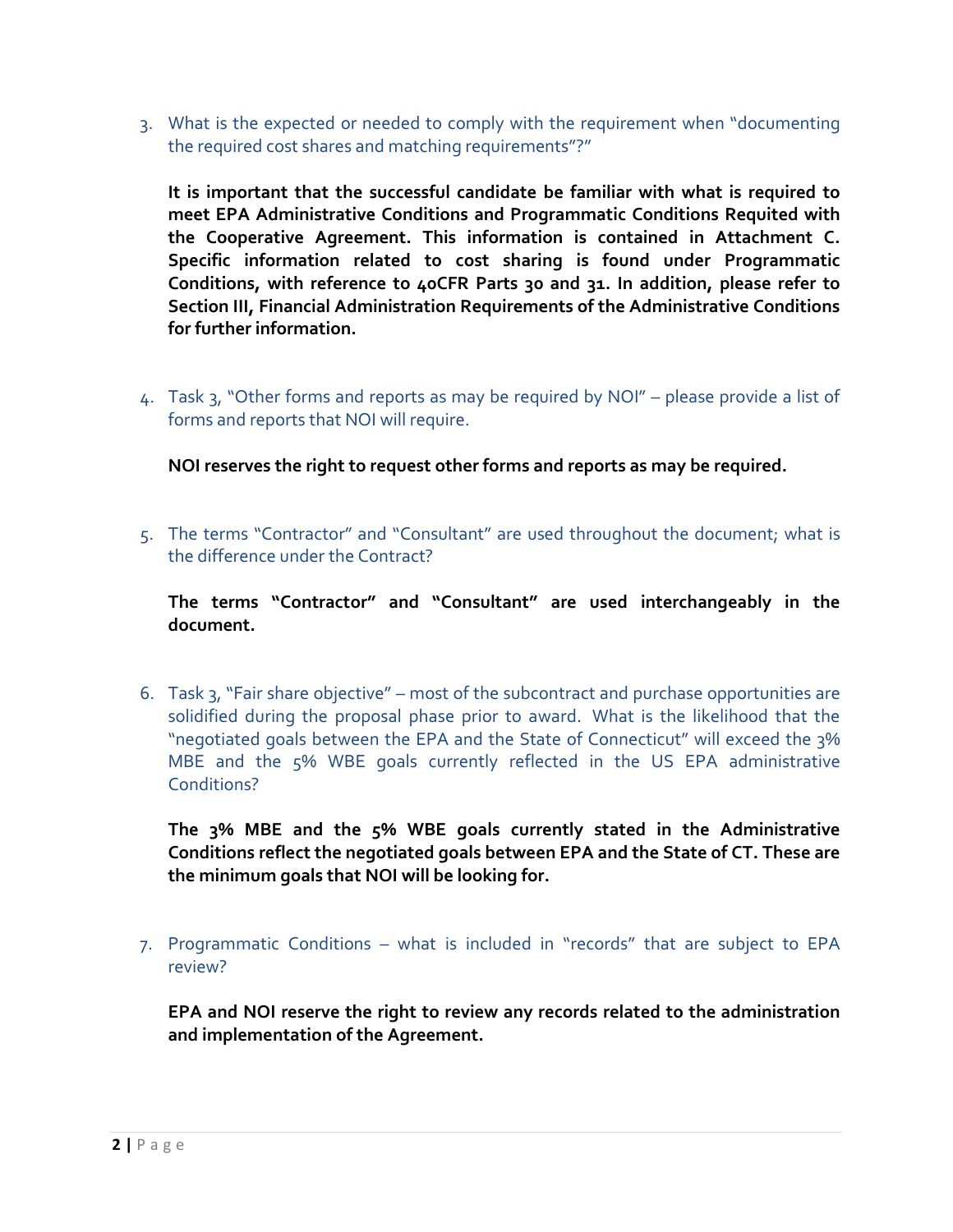8. Price proposal – what is meant by the phrase "scaled fee statement"? The words "notto-exceed" are used with the words "lump sum." These terms suggest two different things. Is this intended to be a lump sum project at a set price (not considering any authorized changes) or is this considered to be a variable price project?

#### **See answer to question # 10 from first Q & A dated 12.22.2011**

9. Insurance requirements – Builder's Risk Coverage, since the project is for remediation, what are the values that need to be insured?

**Values will be provided when the location and scope of work is determined**

10. Insurance requirements – Professional Liability Coverage and Contractor's Pollution Liability Coverage; will it be acceptable to provide both coverages under a combined policy with an aggregate limit of \$5,000,000? Also, Contractor's Pollution coverage policies are typically issued on a "Claims Made" basis. Will Claims made coverage be acceptable?

### **Yes. "Claims Made" basis is acceptable.**

11. Insurance requirements – NOI cannot be added to insurance policies as a named insured and copies of insurance policies are not made public. Will adding NOI as additional insured be sufficient and showing coverage via an insurance certificate be sufficient? Additional insured provisions are not added to an insurance policy until after award. Can evidence of insurance be submitted with the proposal to document required insurance coverage?

**For Builder's Risk and other Property or Inland Marine coverage's, NOI can be made a Named Insured along with the contractor.**

**For Liability coverage's, being added as Additional Insured is proper & sufficient. NOI will be requesting copies of the actual endorsements adding NOI as Additional Insured. Samples of the coverage wording /endorsements that will be used upon award should be provided in the Application.** 

**In addition, NOI is requiring an Owner's Protective Liability Policy (OCP). The term of the policy should be equivalent to the term of the project. A limit of \$1,000,000 per occurrence / \$2,000,000 aggregate is being requested. This is in addition to being named as Additional Insured on the contractor's liability policies.**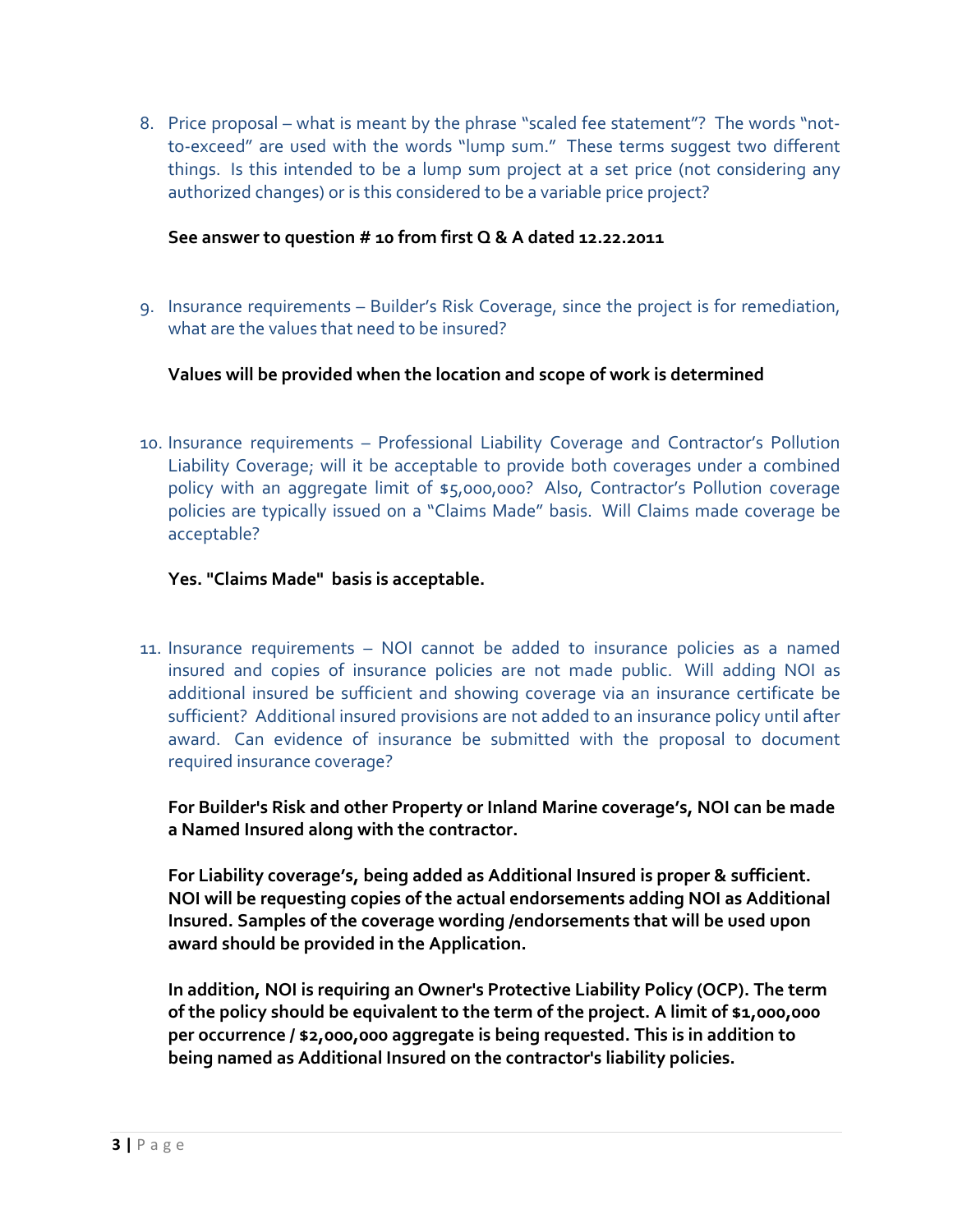12. Insurance requirements – waiver of subrogation; if policy does not automatically provide endorsement, is waiver of subrogation required?

**Waiver of Subrogation is required whether automatically provided by the contractor's policies or not. There are virtually no policies where it could not be added by endorsement**

13. Administrative conditions – 1. Payment to Consultants – How is the salary rate limit tracked under a lump sum project or under firm-fixed hourly rates? How does this salary rate limit get applied to the Contractor?

**EPA Administration Conditions - Payments to Consultants must be adhered to by the successful Applicant. Please refer to #10 in the Q & A issued on 12.22.2011**

14. Administrative conditions – 9. Mandatory Non-profit Recipient Training – will the Contractor selected to perform the work for NOI be required to send any employees to this training?

**The Non-Profit Recipient Training is a web based training program. It would be beneficial for the successful applicant to go through this training to understand better understand various EPA processes. It is not required.** 

15. Programmatic conditions – to what extent do these conditions apply to the Contractor receiving award of the Contract from NOI? In particular, refer to the Financial Administration Requirements.

**Any and all Administrative and Programmatic conditions which exist as part of the Cooperative Agreement between the US EPA and NOI, are passed on to the successful applicant.** 

16. Payment and Closeout – A. Payment Schedule. Does this section apply to Contractor? What is meant by the term "reimbursement basis"?

**All payments made by NOI to the successful applicant will be on a "reimbursement basis".**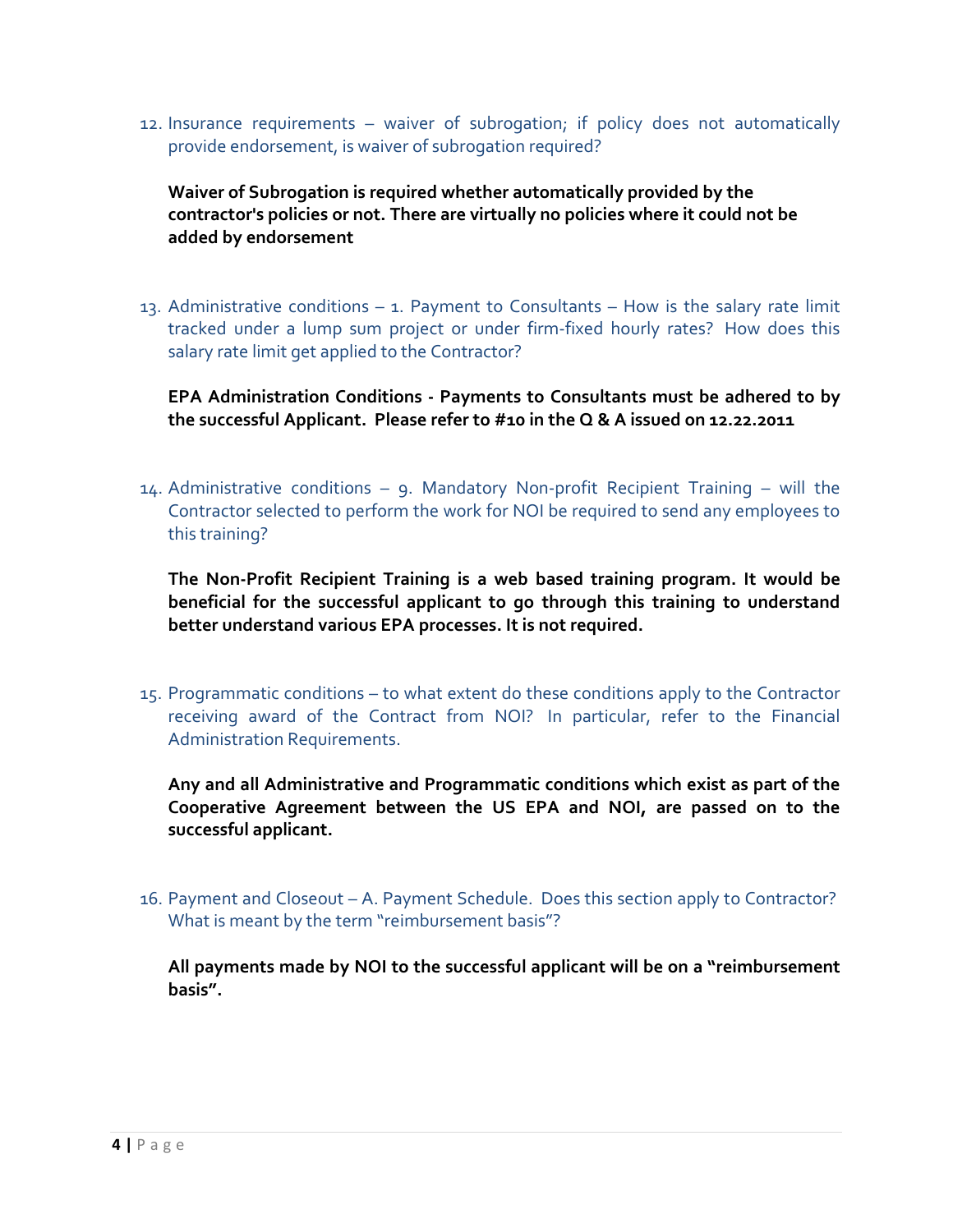17. Davis Bacon Terms and Conditions – has a Wage Determination been requested for the project? If so, can it be furnished to Bidders?

## **At this time a Wage Determination has not been requested.**

18. General – payment for services; how often will Contractor be allowed to submit for work performed? Are progress payments authorized? What are the terms of payment, i. e. Net 30?

**A payment schedule will be negotiated as part of the overall contract with the successful bidder. NOI acknowledges that this project is operating on a reimbursement basis, and will be sensitive to the timing of payments and the terms of payment.** 

19. General – can NOI provide a copy of the proposed Contract document, with any other Terms and Conditions other than those provided in the RFP, that the Contractor will be expected execute to bind the parties?

# **The Contract will be made available as part of Contract negotiations.**

20. The RFP section entitled "Scope of Work" (pg 4) references Brownfield Work Plans and indicates they are provided in Attachment A. Attachment A lists the Phase One, Phase One Fig., Phase II, Hazardous Building Materials Assessment, Hazardous Building Materials Assessment Attachment One, and Hazardous Materials Assessment Attachment Two as the documents provided on the web site. We located all of these listed documents on the web site, but did not find the Brownfield Work Plans. Are they available, and if so where?

# **Work Plans are contained in the body of the RFP. Please refer to Work Plan Tasks starting on Page 4 of the RFP.**

21. We could not locate Tables 1, 2, 3 and 4 from the asbestos survey. Are they available and if so where?

**Tables were provided in the 12.22.2011 Q & A, and can be found on the NOI website.**